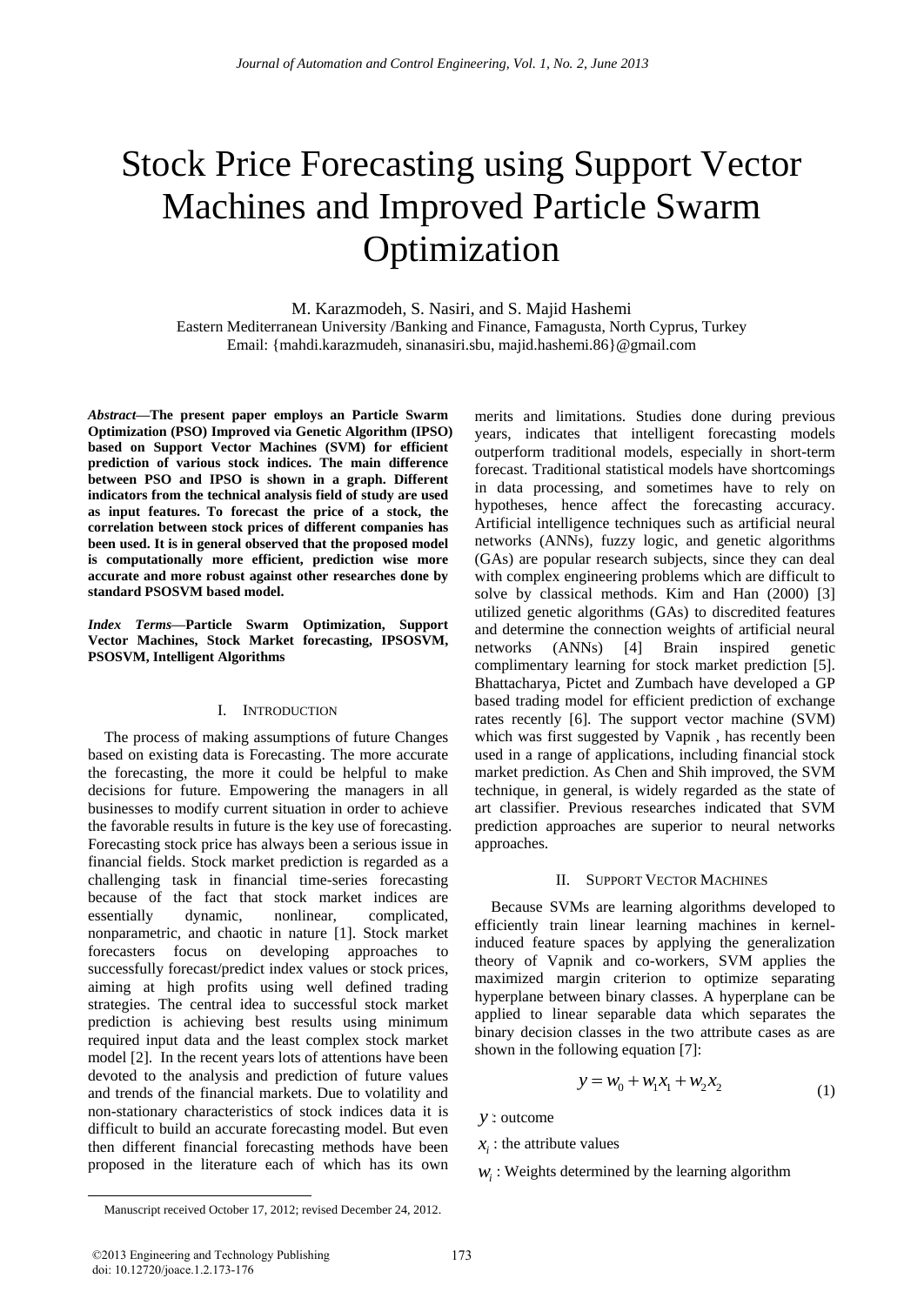The following equation to represent the maximum margin hyperplane.

$$
y = b + \sum_{i=1}^{n} \alpha_i y_i x(i).x
$$
 (2)

where *y* is the class value of training example  $x(i)$ , the vector x represents a test example, the vectors  $x(i)$  are the support vectors and represents the dot product. In this equation,  $b$  and  $\alpha$ <sub>i</sub> are parameters that determine the hyperplane. In order to find the support vectors a linearly constrained quadratic programming problem is solved and the parameters b and  $\alpha$ <sub>i</sub> are determined. In this case, the data does not fit in a linearly separable relationship. So SVM uses a Kernel function to transform the inputs into the high-dimensional feature space.

$$
y = b + \sum_{i=1}^{n} \alpha_i y_i k(x(i).x)
$$
 (3)

There are many different kernels for generating the inner products to construct machines with different types of nonlinear decision surfaces in the input space. SVMs are always exposed to over-fitting problem. This is because the risk minimization principle which is implemented by SVMs is structural while most of traditional neural network models follow the empirical principles. The difference is between their attitudes toward the error minimization. The former applies methods to minimize the misclassification error or deviation from the correct solution of the training data, but the latter seeks to minimize the upper bound of generalization error.

## III. PROPOSED METHOD

## *A. Correlation between Stock*

Recent Studies have been claimed that the stock prices move integrated. As shown in Fig. 1, there is statistically significant correlation between prices of certain stocks and thus, price movements in one stock can often be used to predict the movement of other stocks [8], [9]. Although each of them (Nasdaq, Dow Jones, S&P 500) evaluates the stock changes through different methods, the movements still are not irrelevant Letters X and Y are assigned to two stocks which are meant to find the correlation between them.



Figure 1. Dow Jones Industrial, S&P 500 and Nasdaq 100 Indices

The given Formula is as below:

$$
Cor(X,Y) = ((X(ct) - X)(Y(ct) - Y)) / \delta_x \delta_y n)
$$
 (4)

where  $X$  (ci)  $\& Y$  (ci) are closing prices of the stock on the ith day, *X* & *Y* are the mean prices of the stocks, *σX* and  $\sigma Y$  are the standard deviations, and n is the number of days over which the correlation is to be found, Fig. 2.



Figure 2. Close view on stock correlations

## *B. Input Features*

TABLE I. OTHER FEATURES

| Feature name                | Formula                                      |
|-----------------------------|----------------------------------------------|
| Momentum                    | $(C(i)/C(i-N)*100$                           |
| Williams %R                 | $(HH(n)-C(t))/HH(n)-LL(n)*100$               |
| Rate of change<br>(ROC)     | $(C(t)-C(t-n))/C(t-n)$                       |
| 5 Day disparity             | $(C(t)/MA(5))$ * 100                         |
| 10 Day disparity            | $(C(t)/MA(10))^*100$                         |
| Stochastic %K               | $(C(t)-C(t-1))/C(t-1)*V$                     |
| Price volume<br>trend (PVT) | $Fitness = (P(i) - PR) / (\sum (P(i) - PR))$ |
|                             |                                              |

In the area of stock prediction, feature selection refers to choosing a subset of original input variables which are usually technical or fundamental indicators. Because the selected feature subset can represent better the original character of dataset, prediction with them can improve the accuracy and efficiency. According to financial experts' experiences, 35 technical indicators are being used as candidates for input features [10].

In table I other features are shown. First the n companies which exhibit the highest correlation with the stock to be predicted are found. One of these n stocks will always be the target stock itself as it will have perfect correlation with itself. Then, these 35 features are calculated for each of these n companies by using their historical prices and trading volumes. Hence, a set of 35\*n candidate features is obtained here.

## IV. IMPROVED PSO

Particle swarm optimization (PSO) is an evolutionary computation technique, introduced by Kennedy and Eberhart. The main idea is based in the way birds travel when trying to find sources of food, or similarly the way a fish school will behave. The way this behavior is modeled, is that the "particles" inside the "swarm" (or population) are treated as solutions to a given problem .

The solution space for that problem is where the particles will be moving or traveling through ,searching for the best solutions to the problem. The particles will travel following two points in the space; a leader in the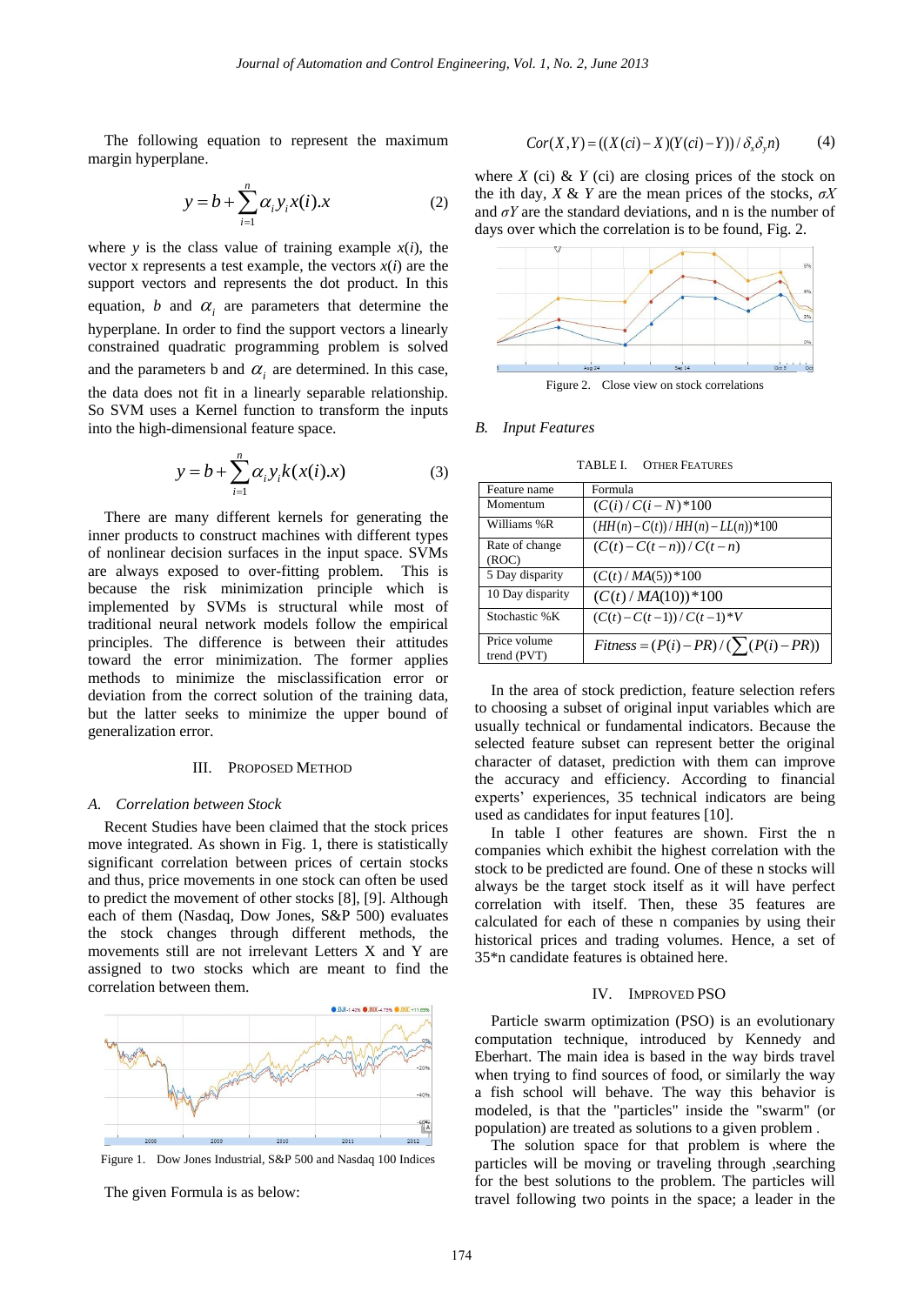swarm, which is chosen according to the global best solution found so far ,'and its memory. Every particle has a memory, which is the best solution visited by that specific particle. According to. Some experimental results show that PSO has greater" global search" ability, but the "local search" ability around the optimum is not very good. In order to enhance "local search" ability of PSO, an improved particle swarm optimization was introduced in this paper, which was PSO with mutation.. The flowchart of the method is given in Fig. 3.



## *A. Initialize particles*

- A particle by a binary vector of size 35\*m is initialized. Then particles evaluation starts to select the best P and G for each particle.
- To Realize if the particles have been chosen correctly the following function is used:

$$
Fitness = (P(i) - PR) / (\sum (P(i) - PR))
$$

where,  $P(i)$  is the classification accuracy obtained by the SVM with the input feature set as described by particle I and PR is the accuracy of a random guess, which, in this case is 0.5.

#### V. EXPERIMENTAL RESULTS

The approach is done on the three most well-known stock market indices, DJI, S&P 500 and Nasdaq-100. The used data is fetched from yahoo finance, Google finance and NYSE that starts in 10.02.2008 till 9.10.2012. Not only the opening, highest, lowest and closing values of the stock price were obtained but also the volumes traded are taken in to account. 60% of the data was used for training, 20% for validation and 20% for testing the system. The calculated results have been compared with the solo SVM model which is reported by K. Kim [11]. The PSOSVM results are observed before introducing the Genetic algorithm in to PSO and been written in table II.

The final results after entering the GA is successfully more than the previous models. As it is shown in table II IPSO gives out better results in regard to PSO with at least 2%, as they were in PSOSVM 62.024, 61.794 and 61.035 for DJI,S&P 500 and NASDAQ-100, respectively.

TABLE II. HIT RATIOS %

|               | <b>SVM</b> | <b>PSOSVM</b> | <b>IPSOSVM</b> |
|---------------|------------|---------------|----------------|
| DЛ            | 57.893     | 62.024        | 64.506         |
| S&P 500       | 56.223     | 61.794        | 64.125         |
| <b>NASDAO</b> | 55.273     | 61.035        | 63.407         |

#### VI. SUMMARIES

This paper proposed an improved hybrid IPSOSVM system to forecast the future movements of stock indices. A set of technical indicators, obtained from the stock to be predicted, and also from the stocks exhibiting high correlation with that stock were used as input features. Results state that mutation in particles led the accuracy being higher, since the particle always seraches the whole state space which prevents the mistakes of not finding the other best options in other possible states. By taking the political & economical factors into account even more accurate results could be obsereved. Note how the caption is centered in the column.

#### **REFERENCES**

- [1] S. Chen, B. Mulgrew, and P. M. Grant, "A clustering technique for digital communications channel equalization using radial basis function networks," *IEEE Trans. on Neural Networks*, vol. 4, pp. 570-578, July 1993.
- [2] S. A. George and P. V. Kimon, "Forecasting stock market shortterm trends using a neuro-fuzzy based methodology," *Expert Systems with Applications*, vol. 36, no. 7, pp. 10696–10707, 2009.
- [3] A. Konar, *Computational Intelligence: Principles, Techniques and Applications*, Berlin: Springer, 2005.
- [4] K. J. Kim and I. Han, "Genetic algorithms approach to feature discretization in artificial neural networks for the prediction of stock price index," *Expert Systems with Applications*, vol. 19, no. 2, pp. 125–132, 2000.
- [5] T. Z. Tan, C. Quek, and G. S. Ng, "Brain-inspired genetic complementary learning for stock market prediction," in *Proceedings IEEE Congress on Evolutionary Computation*, 2–5 September, 2005, vol. 3, pp. 2653–2660.
- [6] S. Bhattacharya, O. Pictet, and G. Zumbach, "Semantics for Genetic Programming based learning in High-frequency financial data," in *Proc. 3rd Annual Genetic Programming Conference*, 1998.
- [7] C. Cortes and V. Vapnik, "Support vector networks," *Machine Learning*, pp. 273–297, 1995.
- [8] H. I. Kim, Y. K. Lee, B. N. Kahng, and I. M. Kim, "Weighted scale-free network in financial correlation," *Journal of the Physical Society of Japan*, vol. 71, no. 9, pp. 2133-2136, 2002.
- [9] Y. K. Kwon, S. S. Choi, and B. R. Moon, "Stock prediction based on financial correlation," in *Proc. Conference on Genetic and Evolutionary Computation*, 2005, pp. 2061-2066.
- [10] P. J. Kaufman, *Trading Systems and Methods*, John Wiley & Sons, 1998.
- [11] K. Kim, "Financial time series forecasting using Support Vector Machines," *Neurocomputing* vol. 55, pp. 307-319, May 2003.